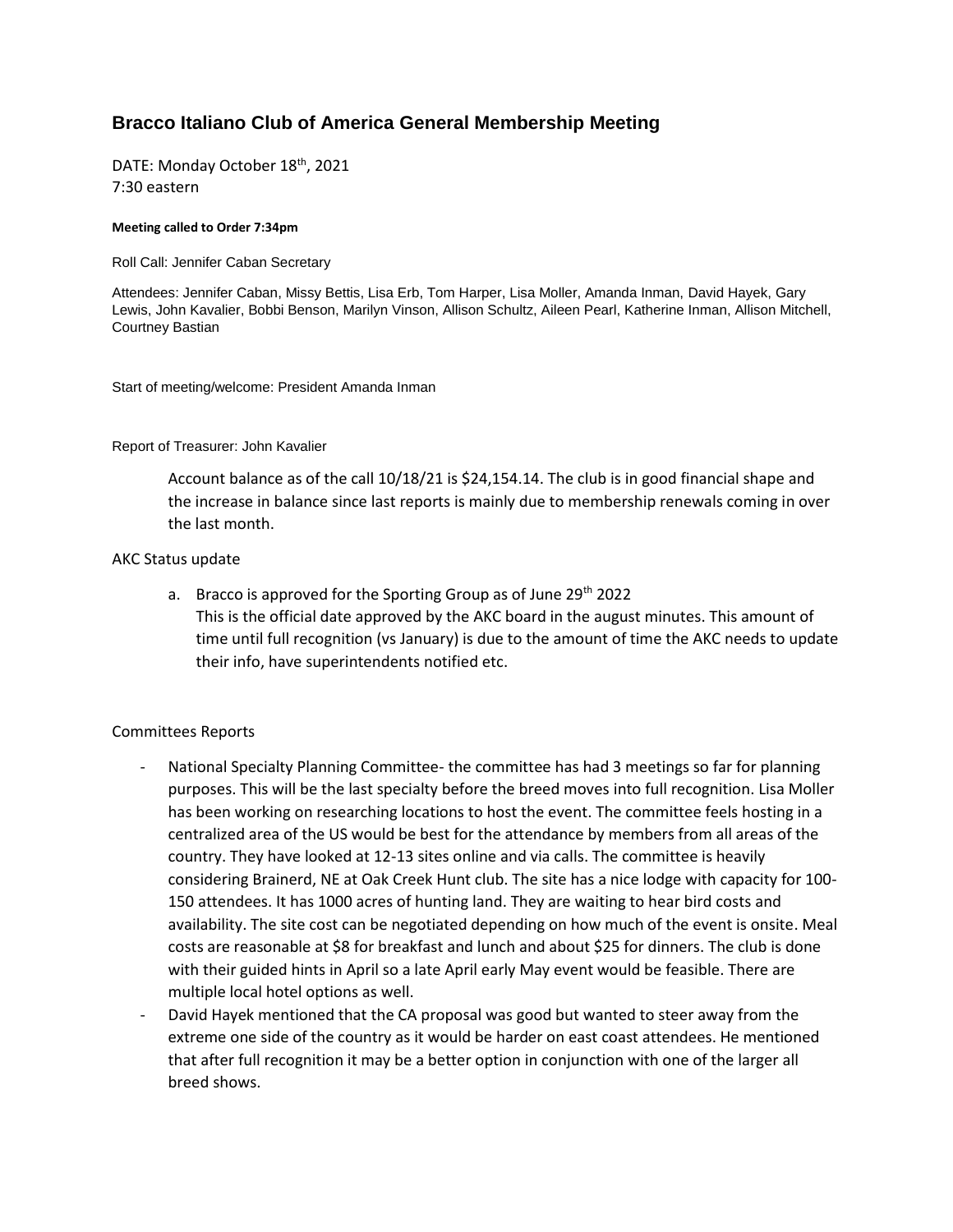- The timeframe the committee is looking at is a Monday through Friday event so that participants have a weekend on either side for travel. With the Italian show and hunt on one end of the week and the AKC events on the other end with fun events, seminars etc. on the Wednesday. The committee is looking to add guest speakers in addition to our health clinic.
- Dates are not yet confirmed but looking at possible times of April 25<sup>th</sup> 2022 or the week after.
- Courtney Bastian asked why we aren't doing nationals after full recognition. The committee is trying to be considerate of hunters, as well as the area and temperatures that would be in July (after recognition) as well as the availability of birds being less later in the year.
- Allison Schultz stated it is normal for pheasants to be available later in the year, however the club/AKC typically does not use pheasants for tests.
- The committee is also considering looking at local NAVHDA clubs to potentially host a test on the weekend before or after our scheduled events as another option for members.
- Allison Schultz has lots of knowledge about the test and processes-she will get connected with the Hunt Test chair Michael Herndon and possibly assist the committee.
- Rescue Committee- currently no dogs in need of rescue or any recent efforts
- Hunting Committee- the committee will be working on material to put on the website and social media to help in keeping this a hunting breed. Also having resources for new owners who wish to get into some form of hunting with their dog, one suggestion was setting up a mentorship program so members and owners can connect regionally with someone who might be able to help if they wish to get started.
- Health Committee- The committee has and wants to continue to put out feelers for the types of materials and information members wish to see in regards to health. They can put out some Facebook and Instagram posts to try to develop more interest and ideas.
- Judges Education Committee- Lisa has reached out to some of the bigger shows regarding judges' education opportunities. She has some preliminary events in the works. Committee to look at the Michigan event- now held in conjunction with the all-breed shows there. New England is doing a big Judges Ed and maybe we can get membership participation. Also looking at Palm Springs and Orlando for opportunities.
- International Committee- The world dog show will be in Madrid 6/24-6/26 2022. There will be a large event held in France April 22-24, 2022. It is being discussed to resurrect the Dracula Transylvania show held at midnight on Halloween 2022 in the castle.
- Report from the Italian Hunting Cup is that there was good representation and results for the Italian dogs this year.
- Crufts will be held March 10-13, 2022. Eukenuba show in Orlando FL will be considered a qualifier. Best of Breed, Best Opposite and Best Bred By will qualify (dogs cannot compete if cropped)
- Allison Schultz can provide more details if anyone is interested in other International events including SABI/ ENCI events.